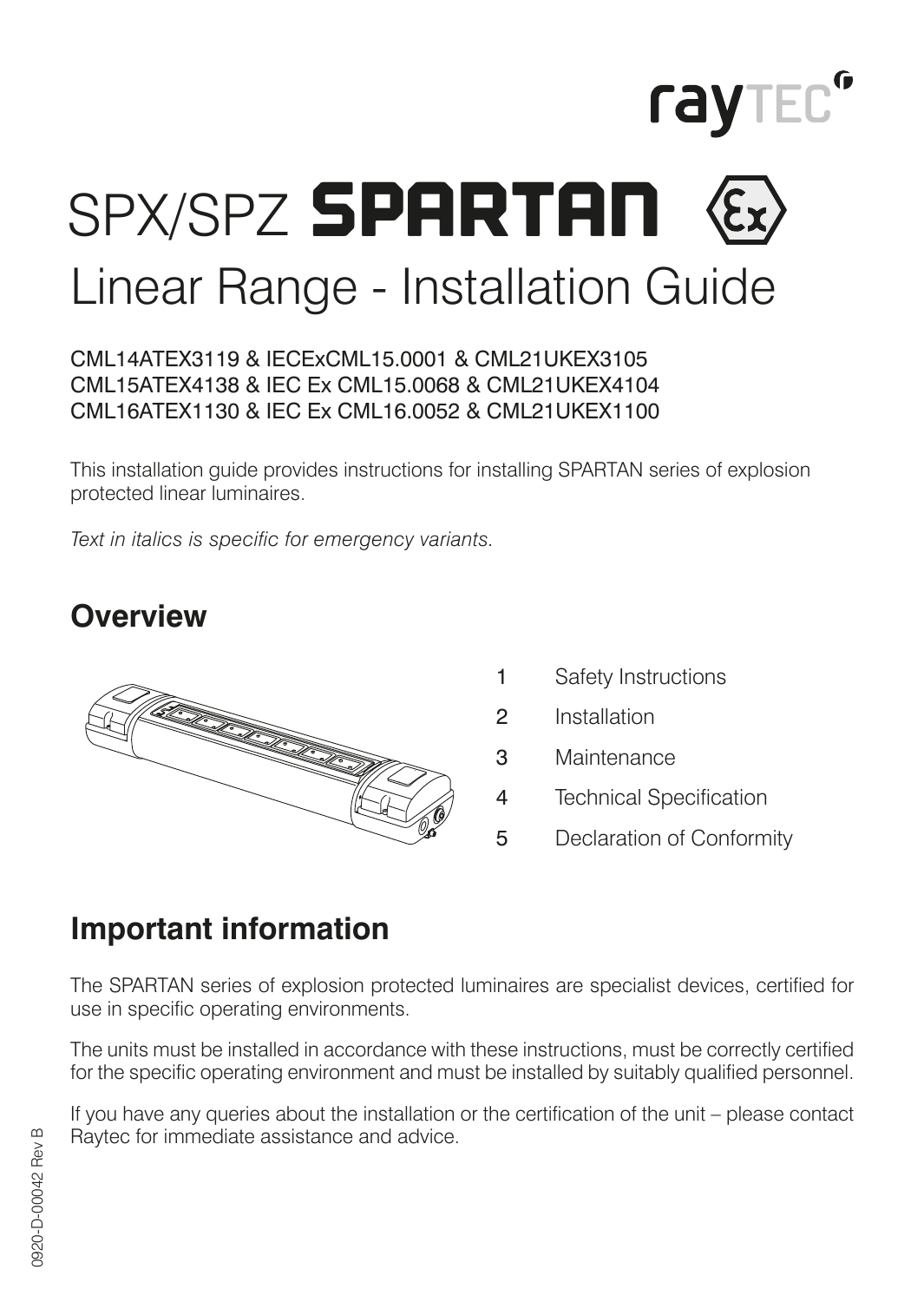## **1. Safety instructions**

- 1. Read this leaflet carefully before commencing to install the SPARTAN unit and retain it for future use. Installation can only be carried out by suitably qualified personnel.
- 2. Check the certification to ensure that the hazardous zone, mains supply, ambient temperature present and 'T' rating are is suitable for the environment the unit is being installed in.
- 3. If the SPARTAN unit is to be installed in areas of high vibration, please consult with Raytec.
- 4. Externally the SPARTAN unit housing is constructed from marine grade aluminium and polycarbonate outer optic, stainless steel brackets/fasteners and silicone gaskets, internally there are many non metallic components. The end user must ensure that these materials are suitable for the environment the SPARTAN unit will be installed in; Zone 1 or Zone 2 Hazardous areas

Plastic components may be cleaned with water containing a small amount of detergent, followed by a clean water wash. Chemicals/ oils that come into contact with plastic parts may cause stress cracking and premature component failure.

- 5. Check certification nameplate on cover of luminaire to ascertain type of threaded cable entry on the luminaire. Select suitably certified ATEX/IEC Ex/ UKEX cable glands and stopper plugs, these must be parallel thread, have a minimum of 5 full thread engagement and be of a medium/fine tolerance to ISO965-1 and ISO965-3. The cable entry devices selected must maintain the IP rating of the luminaire
- 6. The incoming mains cable should not exceed a temperature rise of  $27^{\circ}$ C above the ambient conditions; select suitable cable.
- 7. When the unit is installed correctly and in accordance with these installation instructions it will not harm humans or animals.
- 8. Before installing emergency luminaires please check the last charge date of the battery. This is shown on the external product packaging and also on the battery label, alternatively consult date shown on the declaration at the back of this leaflet. If the last charge date was in excess of 3 months (if stored at 5°C to 25°C) or 1 month (if stored outside this range) from date of installation, please consult Raytec document 0010-D-00001 Battery Handling Guide

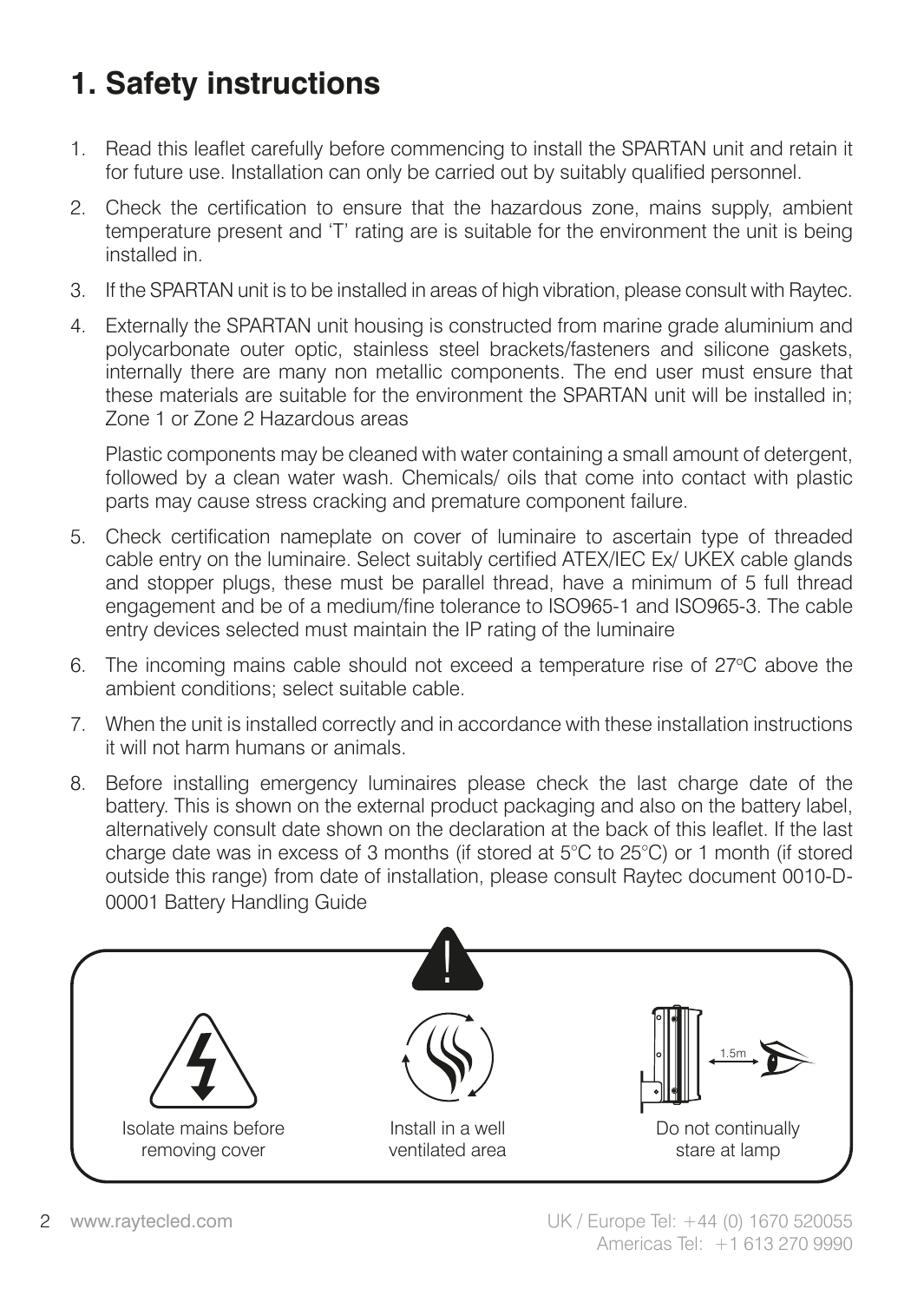## **2. Installation**

## Mounting SPARTAN Unit

- 1. To meet the requirements of certification a **MINIMUM** of 2 fixing points must be used, the fixing points must be suitable for the conditions of use.
- 2. The rear of the unit has 3 blind sets of M8/M6 fixing points, a full range of mounting accessories are available including a range of pole clamps, ceiling mount brackets, various wall mount brackets, outreach bracket and chain mount eyelets. Please consult www.raytecled.com for further details. The spigot mount version of the product is provided with a pole mount system and 2xM6 A4 SS Grub Screws for mounting onto 32-43mm diameter poles. Once mounted tighten grub screws to 15Nm.



3. When installing the SPARTAN luminaire vertically where possible, the cable glands should be kept to the bottom of the luminaire.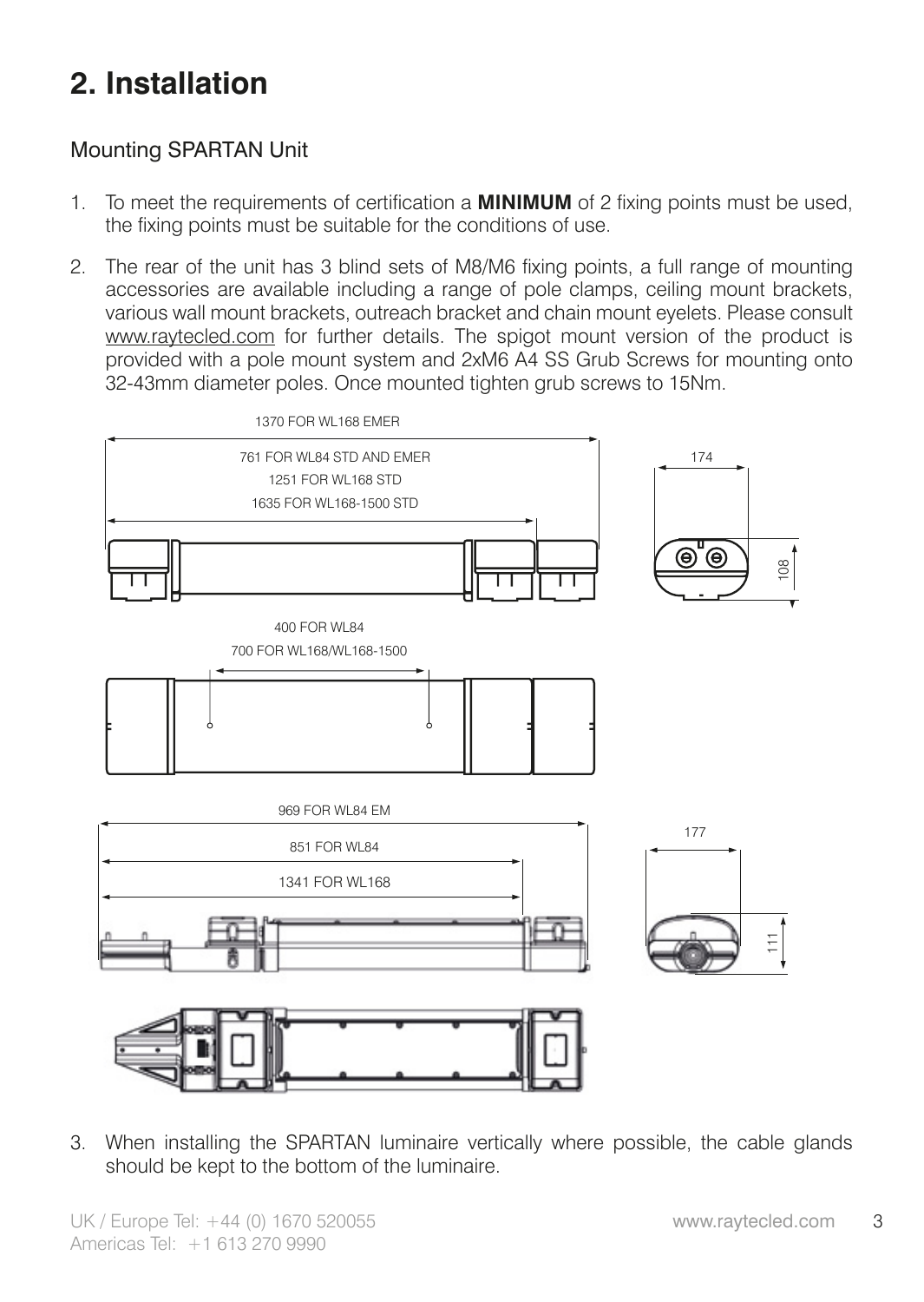Typical wiring diagram - Standard Variants



Typical wiring diagram - Emergency Variants



Wire the Mains cable into the terminal block. Provision has been made for this and identified as the E (Earth), L1 (Live switched), L2 (Live permanent) and N (Neutral) terminals. There are two pairs of contacts for each of these to facilitate a mains cable that can be looped in and out of the unit, an identical terminal block is also available at the other end of the luminaire to allow the unit to be through wired. The L2 terminals on a standard unit is not electrically connected but allows them to be used on the same circuits as *emergency luminaires.*

- 4. Installer should earth the unit separately an internal and external earth point are provided as standard at each end of the luminaire
- 5. Connect wires to mains supply.
- 6. If the unit is opened for any reason, disconnect mains *On emergency luminaires there may be more than one mains supply*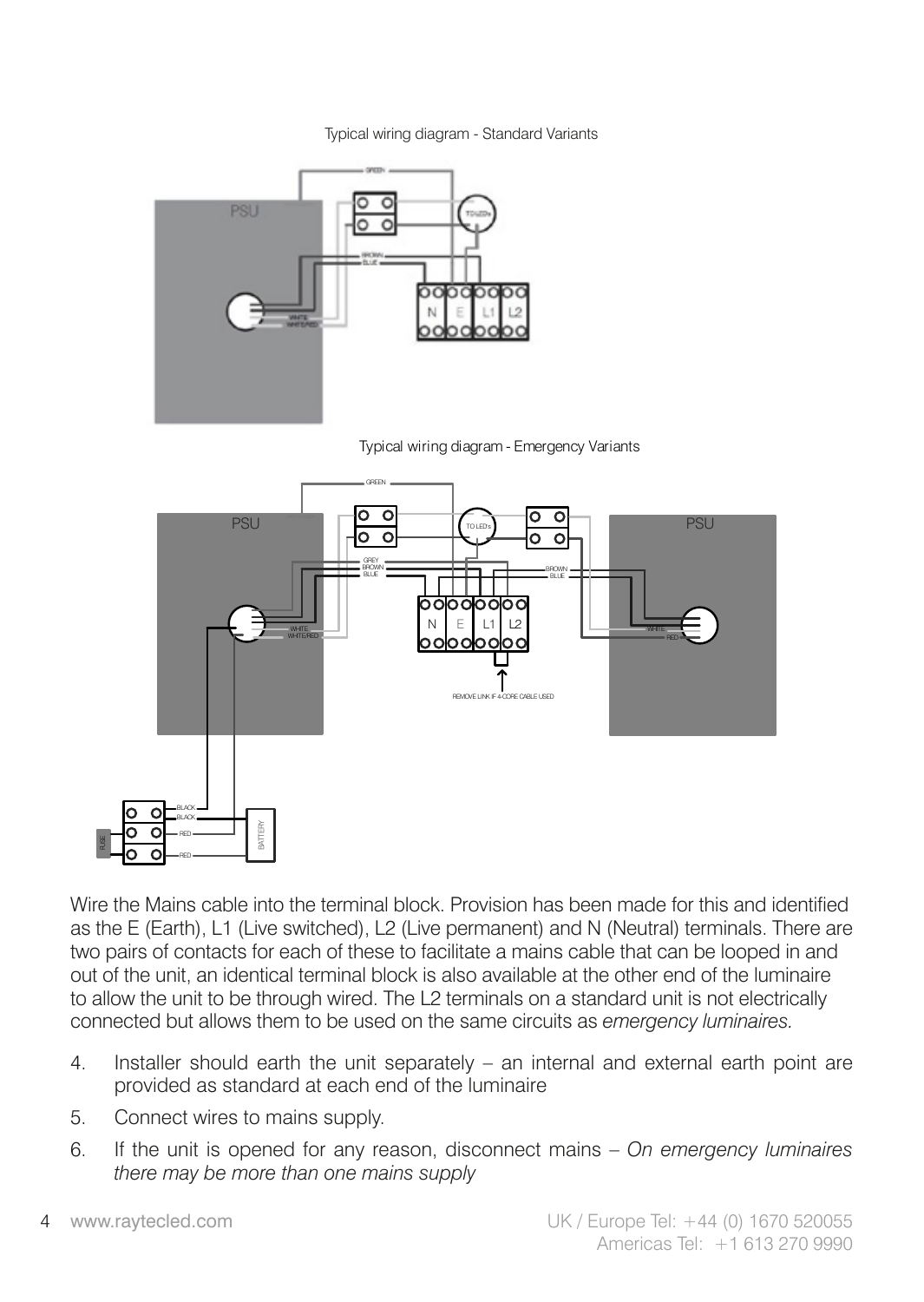- 7. All SPARTAN luminaires have terminal blocks suitable for looping 4mm2 cable, only one cable should be connected to each terminal block connection
- 8. *The battery fuse is located in the compartment that contains the battery, the fuse is disconnected after final manufacturing testing. When installing the linear the battery fuse*  will need to be reconnected and the unit charged for 24 hours and then discharged *(repeated 3 times) to bring the battery up to peak capacity. (Unless an 'EMX' intelligent emergency variant – see notes below)*
- 9. *If a 4 core cable is used on emergency luminaires L1, L2, N and E the link cable at the front of the terminal block between L1 and L2 should be removed*
- 10. *During emergency operation the light output and duration will be determined by the variant purchased*
- 11. Once wiring is complete replace terminal enclosure covers. Ensure gasket is located neatly in channel and no wires are trapped between cover and body. Tighten screws to 3Nm
- 12. If carrying out Insulation Resistance tests the normal method of insulation testing is to connect Live and Neutral together and test between this point and Earth to prevent the risk of damage to the electronic control gear.

## **Spartan Intelligent Emergency Operation Guide**

## **Operation**

The light fitting will carry out the following function **automatically** after installation:

- Commissioning Cycle
- Function test
- Self-test

A tri-colour LED indicator displays the light fitting status. The indication colours are shown in table 1.

## **a. Commissioning Cycle**

- Starts automatically 24 hours after installation.
- 3 charge/discharge cycles to maintain battery's full capacity.
- Battery is charged for 24 hours before each discharge cycle.
- No need for manual commissioning

## **b. Function Test**

- Carried out every 7 days.
- Checks the function of the battery, lamp and power supply.
- Lasts for few minutes only.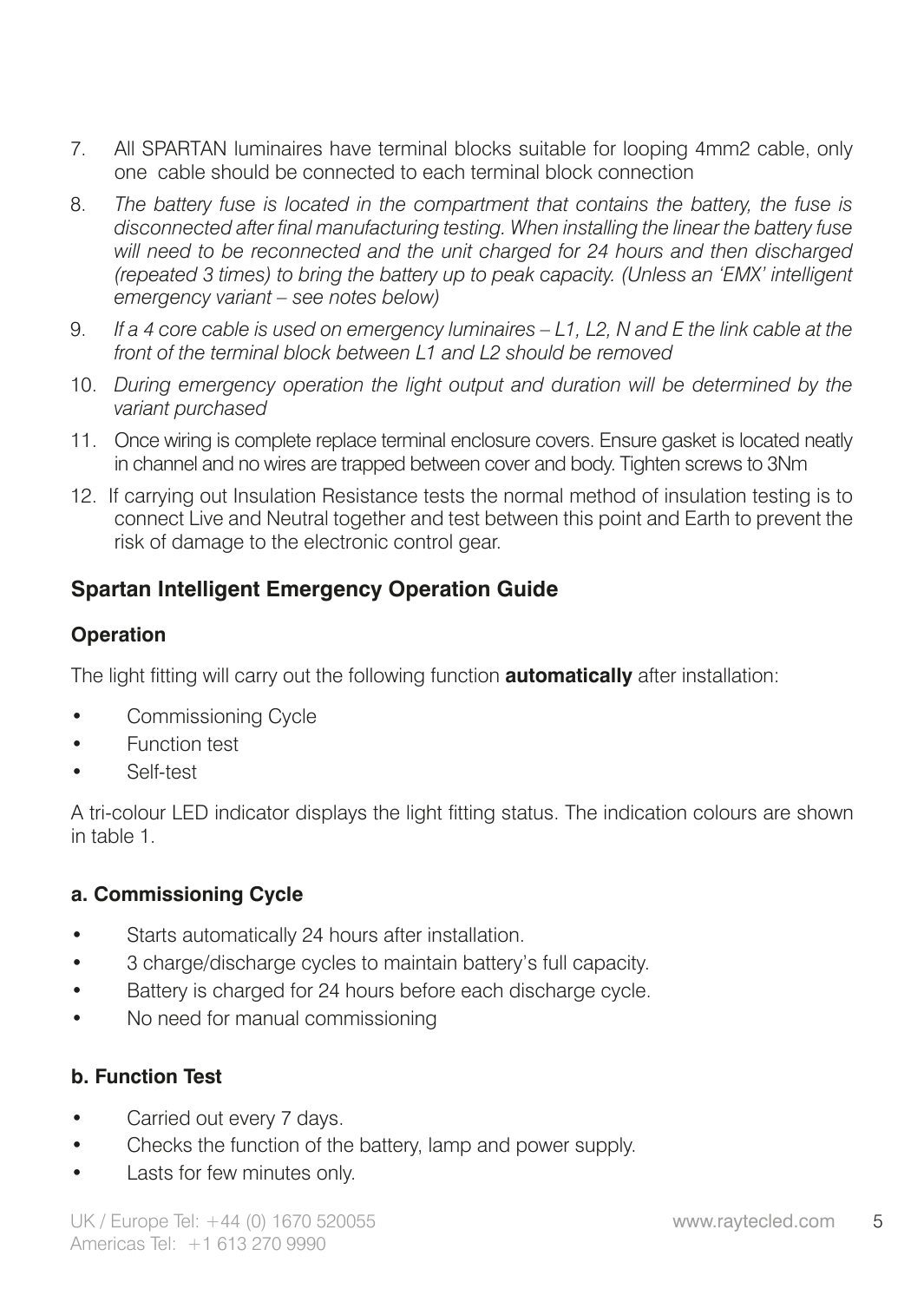#### **c. Self-test**

- Carried out at a random time every 3 month.
- Checks the battery's capacity and lamp's condition.
- Performs self-recovery for the battery if not at peak capacity.
- Is carried out at 100% load
- Discharges only 2/3 of the battery's capacity.

## **LED indication**

| <b>LED</b> Indication | Condition                    |  |
|-----------------------|------------------------------|--|
| <b>Blinking amber</b> | Commissioning                |  |
| Static Amber          | <b>Function Test</b>         |  |
|                       | Self-test                    |  |
| <b>Blinking Red</b>   | Battery defective/Fuse blown |  |
|                       | PSU error                    |  |
|                       | Battery not at peak capacity |  |
|                       | Light engine failure         |  |
| No light              | Emergency mode activated     |  |
| Static Green          | Battery charged and PSU OK   |  |

## **Notes**

- The luminaire will switch off momentarily  $(<$  0.5sec) during the transition between a test and normal operation.
- If a test was interrupted by a mains failure, the test will be halted, and the unit will enter emergency mode. Once the mains supply is back, the unit will allow 24 hours to recharge the battery before continuing the tests.
- The self-test is carried out at a random time to eliminate the possibility of having more than one unit undergoing the test at the same time.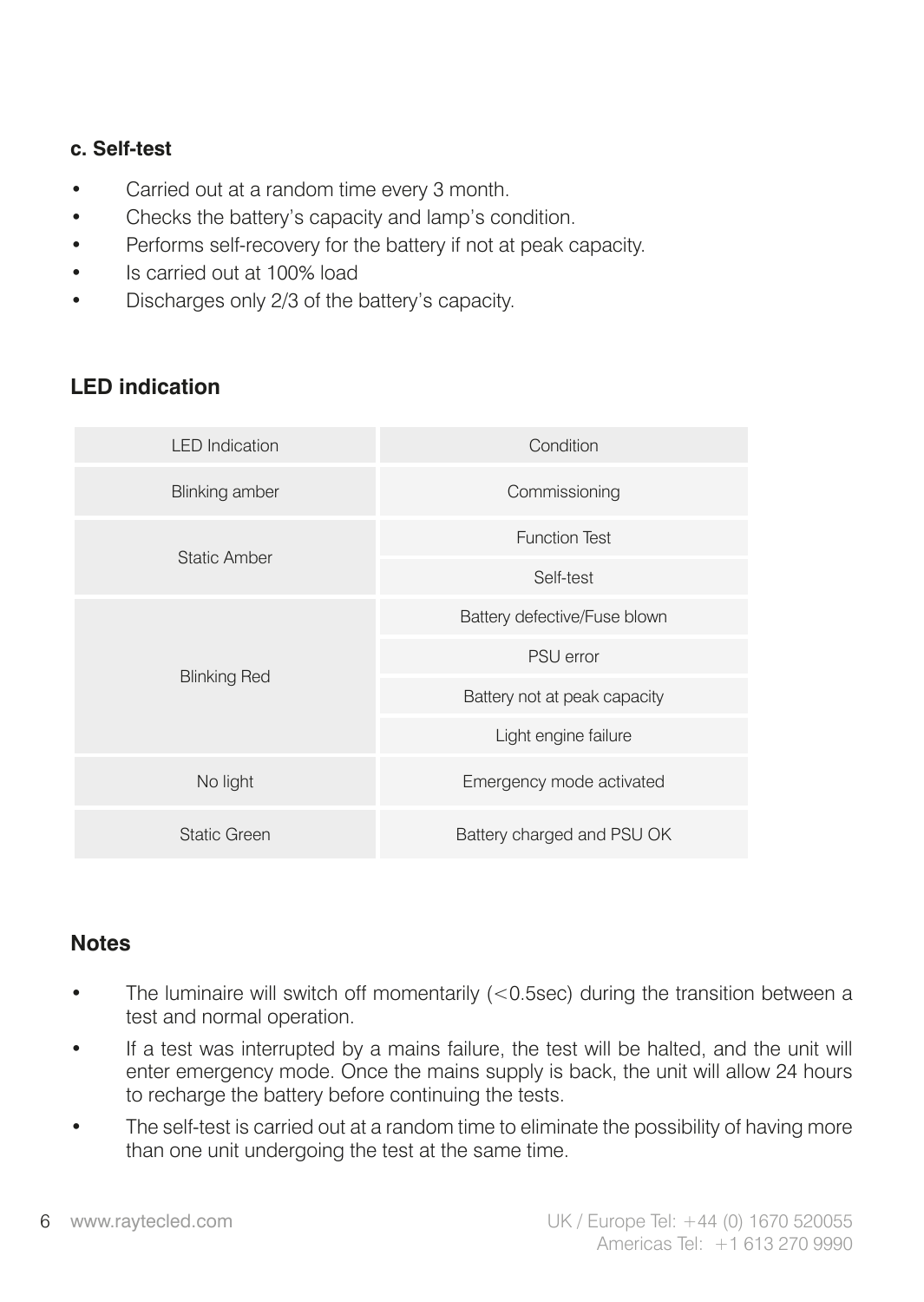## **3. Maintenance**

- 1. It is essential that all SPARTAN units are maintained in accordance with the requirements of the EN60079-17 standard: (Electrical apparatus for explosive gas atmospheres – other than mines).
- 2. **IMPORTANT**. No modifications are permitted to the unit, all spare parts must be purchased from the manufacturer, unauthorized modifications or spare parts will invalidate certification and make the equipment dangerous.
- 3. Isolate the SPARTAN unit from the mains supply and allow to cool before carrying out any maintenance work.
	- For Emergency variants, battery must be isolated/ connected when a hazardous environment is NOT present prior to carrying out any maintenance work.
- 4. In the unlikely event of a number of LED's failing, the light engine assembly must be replaced. This is achieved by removing the outer polycarbonate cover and then releasing the M3 bolts that hold the LED assembly in place, disconnect the white and red/white cable to the power supply and pull the light engine PCB clear. Re fitting a light engine is a reversal of the above procedure.
	- For emergency variants, battery must be isolated/ connected when a hazardous environment is NOT present prior to carrying out any maintenance work.
- 5. The unit has either 1 or 2 independent power supplies located in the terminal chamber covers, in the event that a power supply needs to be replaced the terminal chamber cover should be removed, the cables disconnected and the dog clip can then be detached from the cover. Fitting a new power supply is a reversal of the above procedure.
- 6. Disposal of packaging, SPARTAN unit and old LED assemblies/power supplies should be carried out in accordance with national regulations.

#### **Protection Concepts**

#### **CML14ATEX3119 or IEC Ex CML15.0001 or CML21UKEX3105**

Standard variants II 2 GD Ex eb mb IIC T4 Gb Ex tb IIIC T80°C Db  $-40^{\circ}$ C to  $+60^{\circ}$ C

Emergency variants II 2 GD Ex eb mb IIC T4 Gb Ex tb IIIC T76°C Dc -20°C to +50°C

#### **CML15ATEX4138 or IEC Ex CML15.0068 or CML21UKEX4104**

Standard variants II 3 GD Ex ec mc IIC T4 Gc Ex tc IIIC T80°C Dc  $-40^{\circ}$ C to  $+60^{\circ}$ C

Emergency variants II 3 GD Ex ec mc IIC T4 Gc Ex tc IIIC T75°C Dc  $-20^{\circ}$ C to  $+50^{\circ}$ C

### **CML16ATEX1130 or IEC Ex CML16.0052 or CML21UKEX1100**

Standard variants II 2 D Ex tb IIIC T80°C Db  $-40^{\circ}$ C to  $+60^{\circ}$ C

Emergency variants II 2 D Ex tb IIIC T76°C Db  $-20^{\circ}$ C to  $+50^{\circ}$ C

UK / Europe Tel: +44 (0) 1670 520055 www.raytecled.com 7 Americas Tel: +1 613 270 9990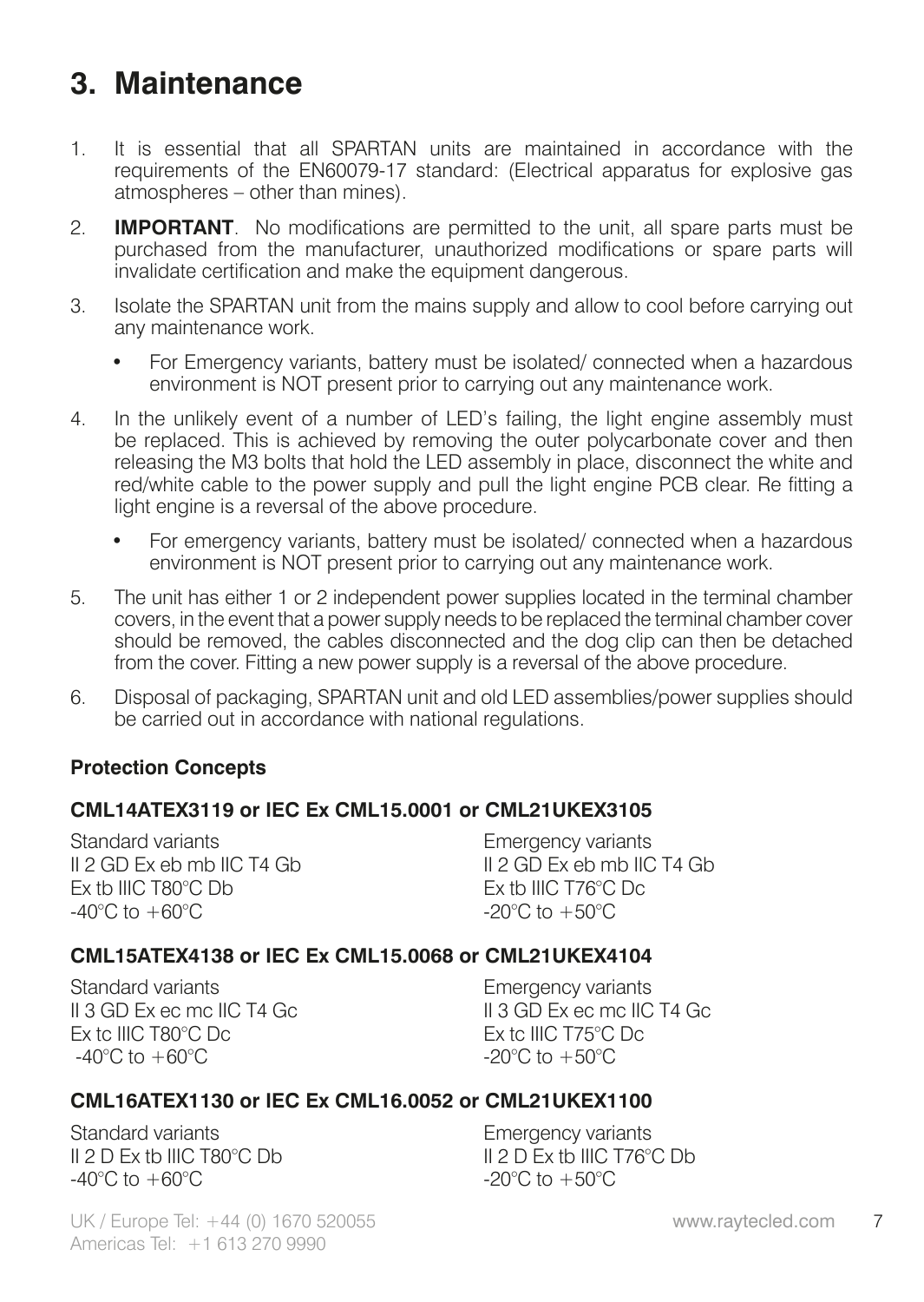## **4. Technical Specification**

|                                               | WL84-STD                                                   | WL84-EM | <b>WL168-STD</b>                     | <b>WL168-EM</b> |
|-----------------------------------------------|------------------------------------------------------------|---------|--------------------------------------|-----------------|
| Input Voltage                                 | 110-254V AC                                                |         |                                      |                 |
| Input Current (230Vac, full load)             | 0.15A                                                      |         | 0.3A                                 |                 |
| Consumption                                   | 24W STD                                                    | 32W FM  | 49W STD                              | 56W EM          |
| Power Factor (230Vac, full load)              | > 0.95                                                     |         |                                      |                 |
| <b>Mains Frequency</b>                        | 50/60Hz                                                    |         |                                      |                 |
| Inrush Current (Ipeak @50%)                   | 20A, $\Delta t < 300 \mu s$<br>28A, $\Delta t < 300 \mu s$ |         |                                      |                 |
| Total Harmonic Distortion (230Vac, full load) |                                                            |         | < 10%                                |                 |
| <b>IP Rating</b>                              |                                                            |         | IP66/67                              |                 |
| Weight (std)                                  | 6Kg                                                        | 7Kg     | 9Kg                                  | 10Kg            |
| <b>Dimensions</b>                             |                                                            |         | See previous pages for line diagrams |                 |
| ATEX and IECEx Rating                         |                                                            |         | See below                            |                 |

## **Inrush Current Typical Curve**

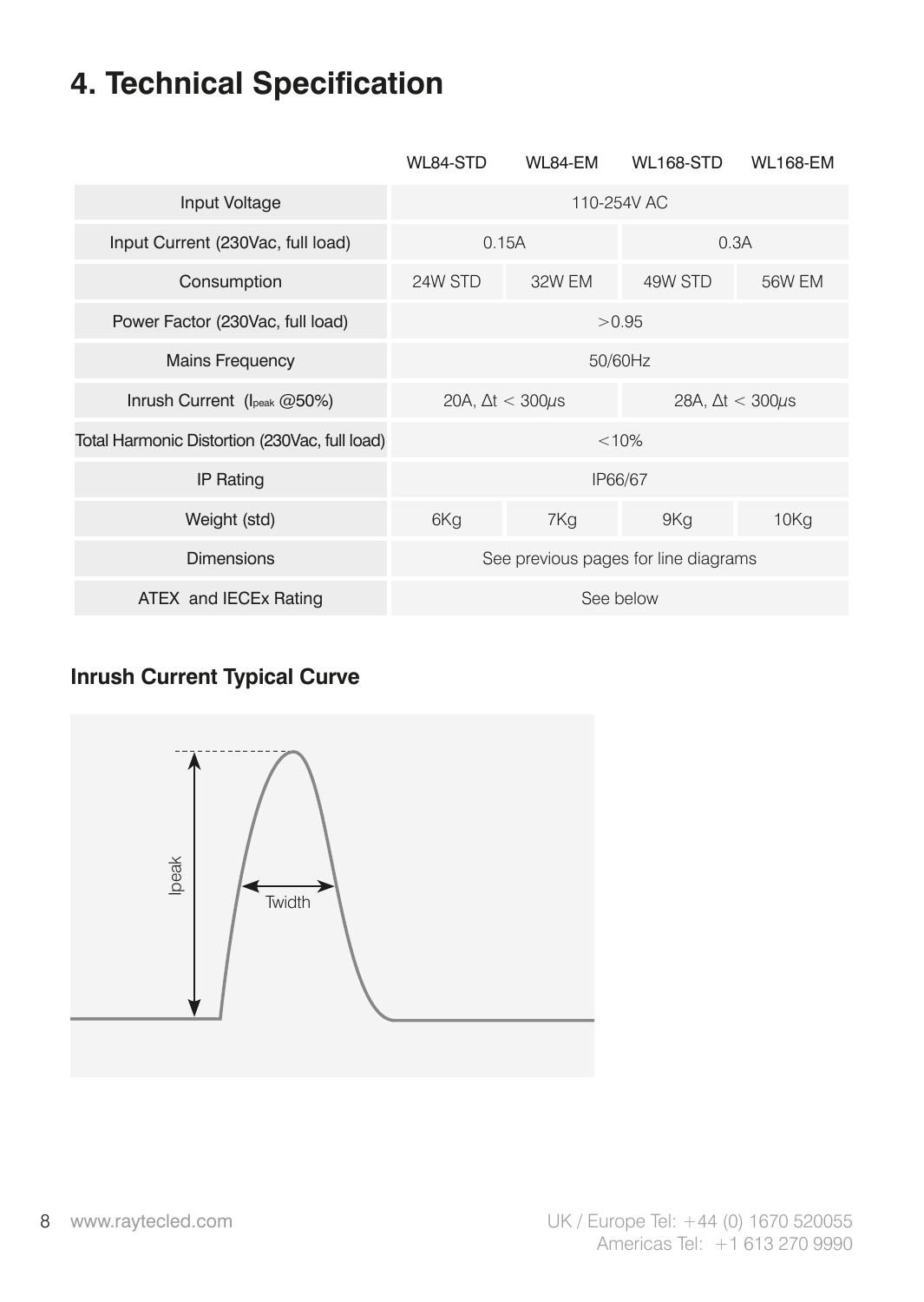| MCB Type | Rating     | <b>STD</b> | <b>EM</b> | <b>STD</b> | SPZ/SPX-WL84 SPZ/SPX-WL84 SPZ/SPX-WL168 SPZ/SPX-WL168<br><b>EM</b> |
|----------|------------|------------|-----------|------------|--------------------------------------------------------------------|
| B        | <b>10A</b> | 11         | 10        | 5          | $\overline{4}$                                                     |
| B        | 16A        | 17         | 15        | 8          | $\overline{7}$                                                     |
| B        | 20A        | 25         | 22        | 12         | 11                                                                 |
| B        | 25A        | 35         | 32        | 16         | 15                                                                 |
| C        | <b>10A</b> | 24         | 20        | 11         | 10                                                                 |
| C        | <b>16A</b> | 34         | 28        | 16         | 15                                                                 |
| C        | 20A        | 49         | 44        | 23         | 20                                                                 |
| C        | 25A        | 58         | 55        | 28         | 25                                                                 |

## Max number of fittings allowed per MCB (Based on 230V)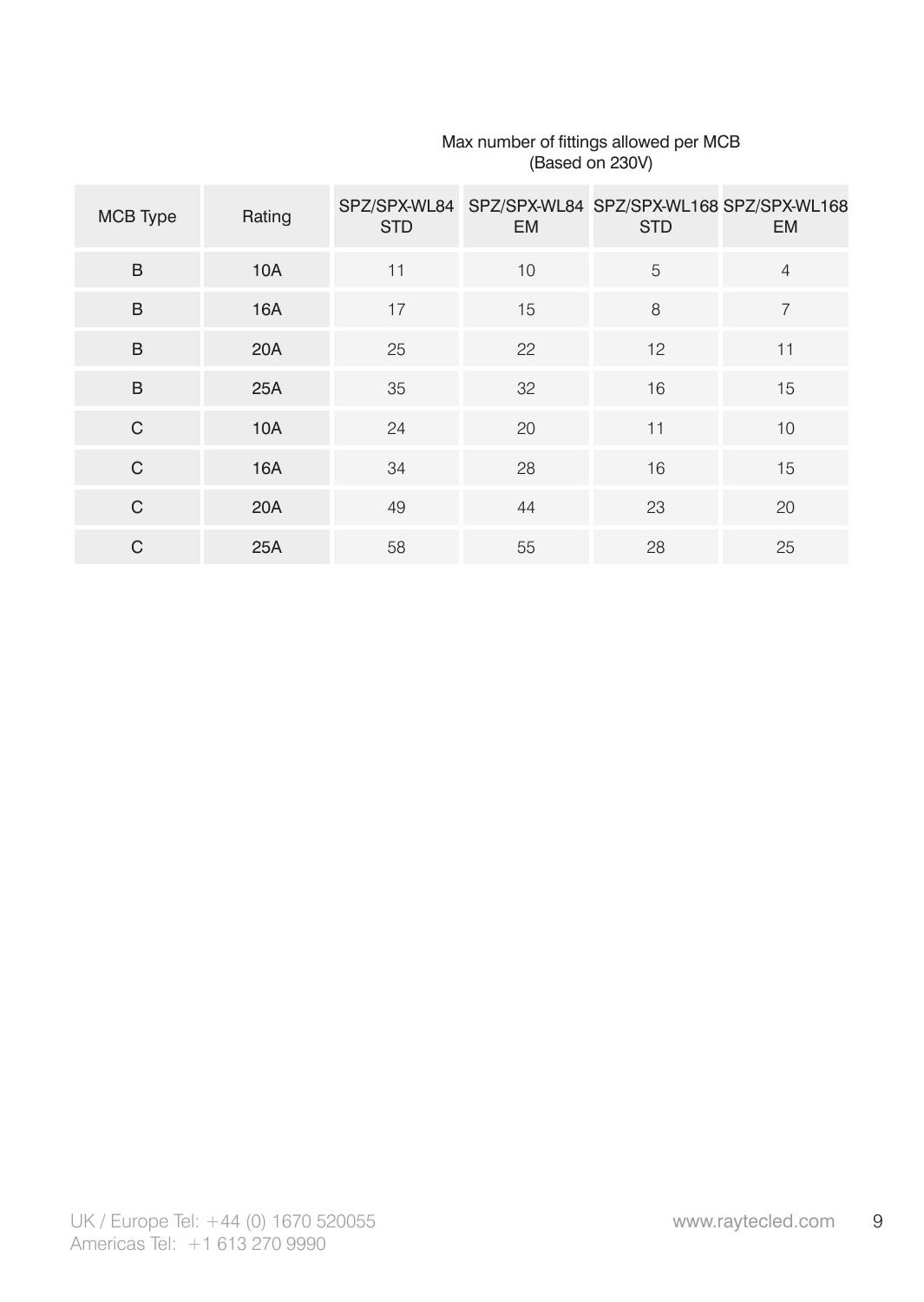## **Declaration Of Conformity**  $\langle \epsilon_{x} \rangle$  HK C E **With The Atex Directive 2014/34/EU & UK Directive SI 2016 No. 1107 (as amended)**

Raytec Ltd. declares under our sole responsibility that the product(s) listed below conform with the relevant provisions of directive 2014/34/EU of 20th April 2016 and UK Directive SI 2016 No. 1107 (as amended)

| Manufacturer                | Raytec Ltd<br>Unit 15, Wansbeck Business Park<br>Rotary Parkway<br>Ashington<br>Northumberland<br><b>NE63 8OW</b><br>United Kingdom                                                                            |
|-----------------------------|----------------------------------------------------------------------------------------------------------------------------------------------------------------------------------------------------------------|
| Description<br>of Equipment | Spartan range of linear luminaires - standard and emergency                                                                                                                                                    |
| Certification Body          | CML<br>New Port Road<br><b>Ellesmere Port</b><br>CH65 4LZ                                                                                                                                                      |
| Certificate<br>numbers      | CML14ATEX3119 & IECExCML15.0001 & CML21UKEX3105<br>CML15ATEX4138 & IEC Ex CML15.0068 & CML21UKEX4104<br>CML16ATEX1130 & IEC Ex CML16.0052 & CML21UKEX1100<br>ATEX Quality Assurance Notification CSA BV (2813) |

#### **CML14ATEX3119 or IEC Ex CML15.0001 or CML21UKEX3105**

Standard variants II 2 GD Ex eb mb IIC T4 Gb Ex tb IIIC T80°C Db  $-40^{\circ}$ C to  $+60^{\circ}$ C

Emergency variants II 2 GD Ex eb mb IIC T4 Gb Ex tb IIIC T76°C Dc  $-20^{\circ}$ C to  $+50^{\circ}$ C

UKCA Quality Assurance Notification CSA UK (0518)

#### **CML15ATEX4138 or IEC Ex CML15.0068 or CML21UKEX4104**

Standard variants II 3 GD Ex ec mc IIC T4 Gc Ex tc IIIC T80°C Dc  $-40^{\circ}$ C to  $+60^{\circ}$ C

Emergency variants II 3 GD Ex ec mc IIC T4 Gc Ex tc IIIC T75°C Dc -20°C to +50°C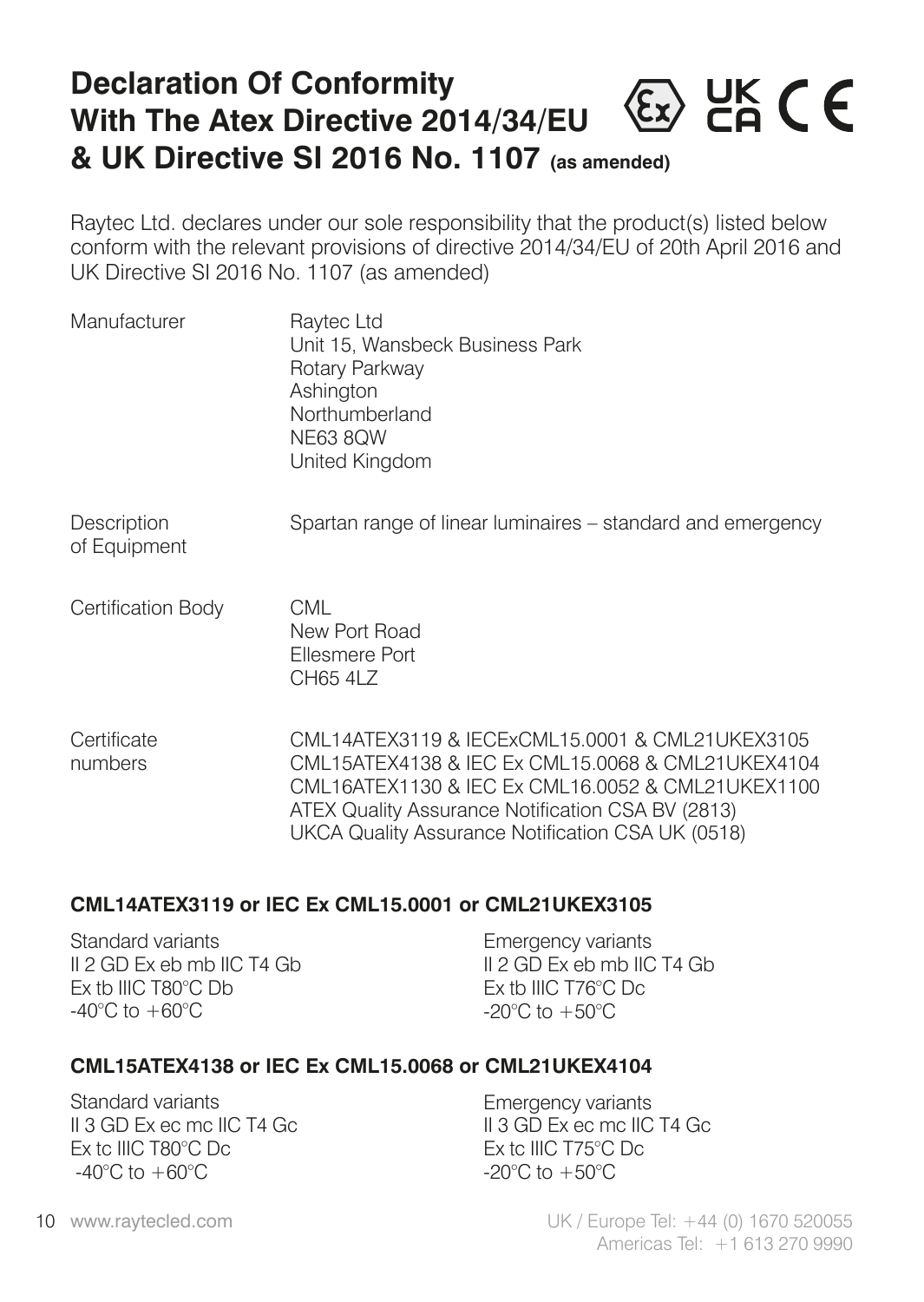#### **CML16ATEX1130 or IEC Ex CML16.0052 or CML21UKEX1100**

Standard variants II 2 D Ex tb IIIC T80°C Db -40 $^{\circ}$ C to  $+60^{\circ}$ C

Emergency variants II 2 D Ex tb IIIC T76°C Db -20°C to +50°C

IP66 & IP67 110V-254V AC or 18-48V AC/18-69V DC

Compliance with the Essential Health and Safety Requirements has been assessed by reference to the following standards -

EN 60079-0 : 2018 EN 60079-31 : 2014

EN 60079-7: 2015+A1:2018 EN 60079-18:2015+A1:2017

And also 2014/35/EU – Low Voltage Directive, 2014/30/EU – EMC Directive

**Signed** 

B. Though

Name Barry Thompson<br>
Position Director **Director** 

Dated

Serial number